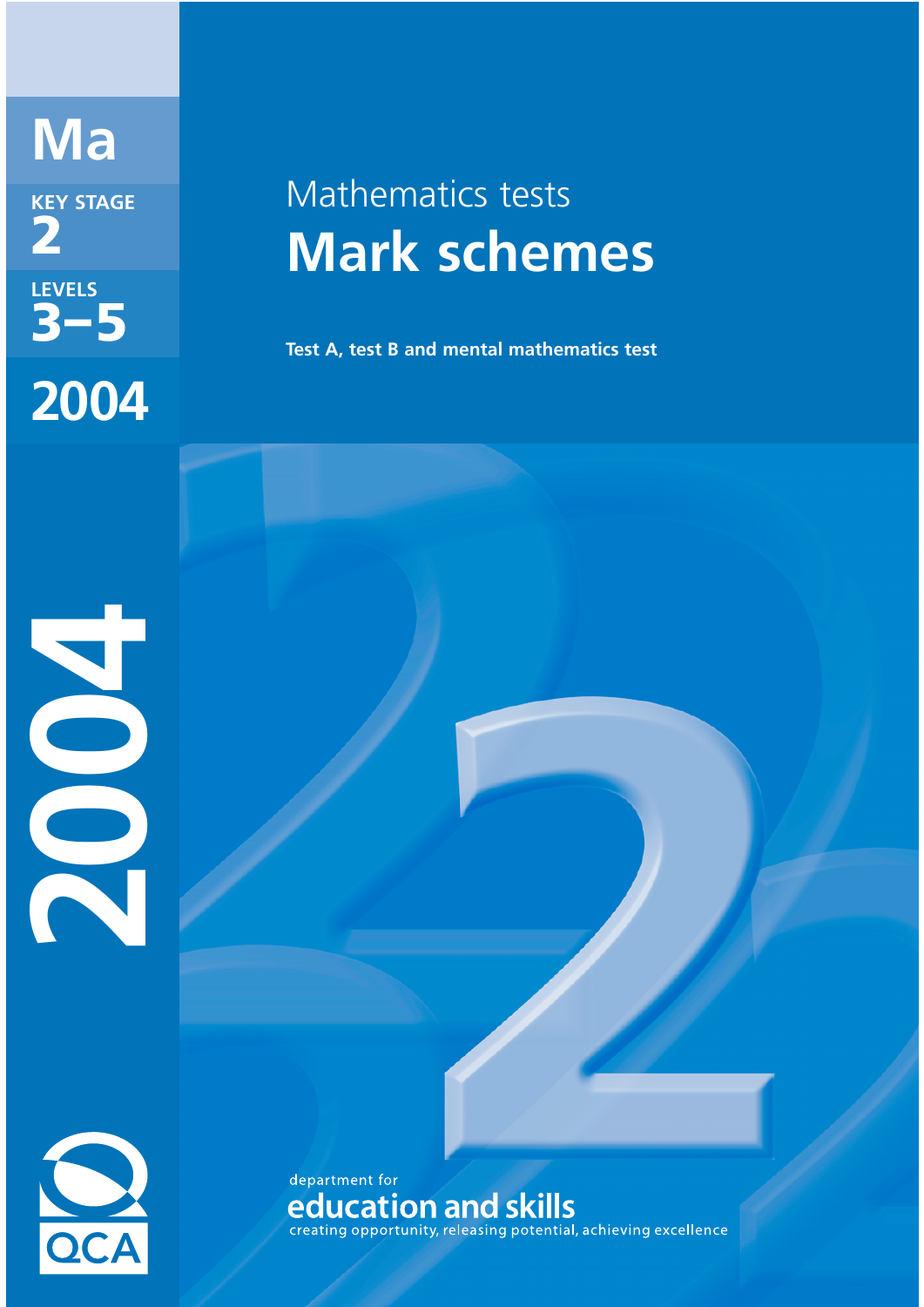First published in 2004

© Qualifications and Curriculum Authority 2004

Reproduction, storage, adaptation or translation, in any form or by any means, of this publication is prohibited without prior written permission of the publisher, unless within the terms of licences issued by the Copyright Licensing Agency. Excerpts may be reproduced for the purpose of research, private study, criticism or review, or by educational institutions solely for educational purposes, without permission, provided full acknowledgement is given.

Produced in Great Britain by the Qualifications and Curriculum Authority under the authority and superintendence of the Controller of Her Majesty's Stationery Office and Queen's Printer of Acts of Parliament.

The Qualifications and Curriculum Authority is an exempt charity under Schedule 2 of the Charities Act 1993.

Qualifications and Curriculum Authority 83 Piccadilly London W1J 8QA

www.qca.org.uk/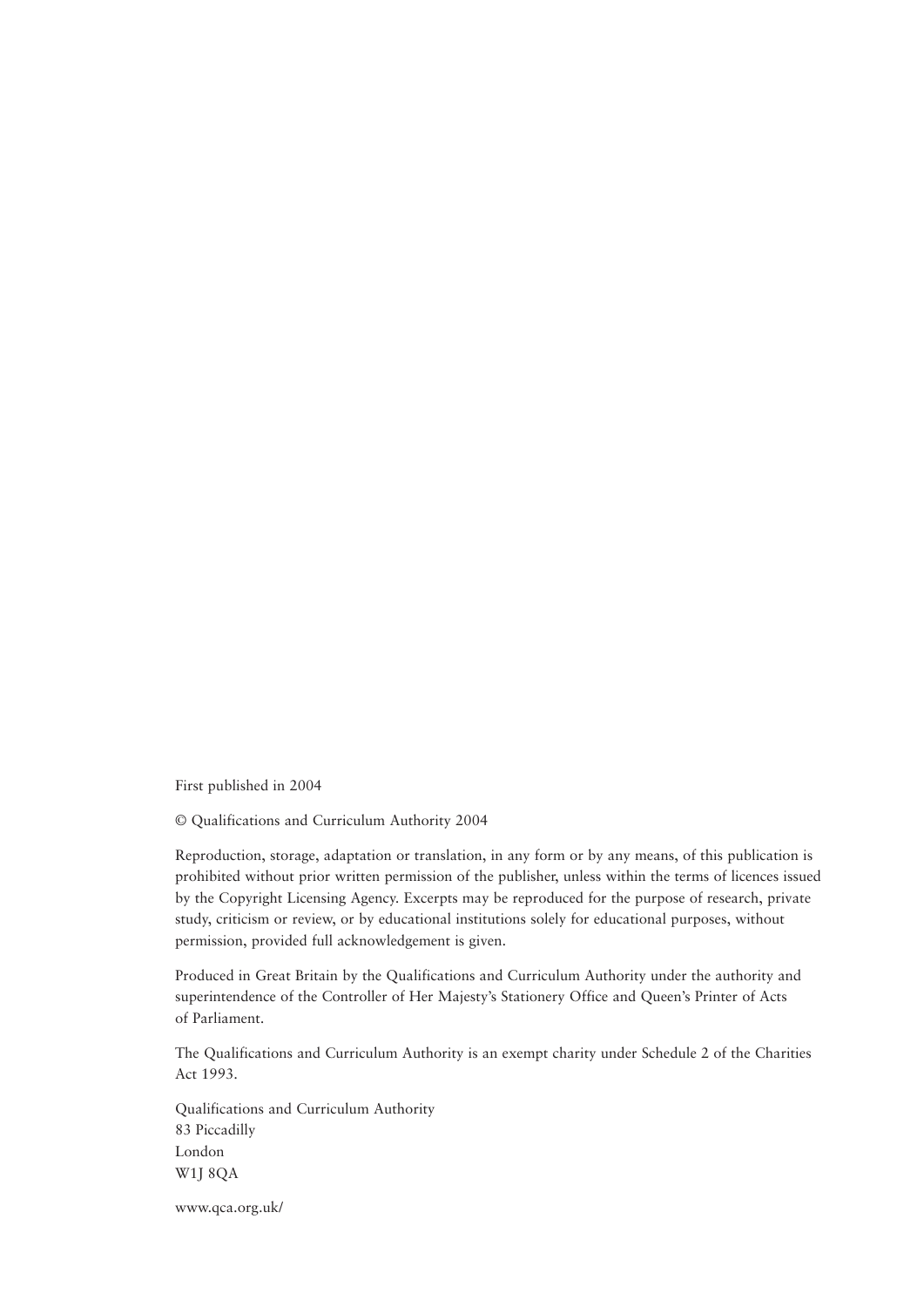## **Marking the mathematics tests**

As in 2003, external markers, employed by the external marking agencies under contract to QCA, will mark the test papers. The markers will follow the mark schemes in this booklet, which is supplied to teachers for information.

This booklet contains the mark schemes for the levels 3–5 tests A, B and mental mathematics. Level threshold tables will be available on the QCA website on 21 June 2004 (www.qca.org.uk/).

#### **General guidance**

#### *The structure of the mark schemes*

The marking information for each question is set out in the form of tables, which start on page 6 of this booklet. The *'***question***'* column on the left-hand side of each table provides a quick reference to the question number and the question part. The '**mark**' column indicates the total number of marks available for each question part. On some occasions, the symbol (U1) or (U2) may be shown in the mark column. The 'U' indicates that there is a 'Using and Applying Mathematics' element in the question. The number, 1 or 2, shows the number of marks attributed to using and applying mathematics in the question.

The '**requirement**' column may include two types of information:

- a statement of the requirements for the award of each mark, with an indication of whether credit can be given for correct working:
- examples of some different types of correct response.

The '**additional guidance**' column indicates alternative acceptable responses, and provides details of specific types of response which are unacceptable. Other guidance, such as the range of acceptable answers, is provided as necessary.

Additionally, for the mental mathematics test, general guidance on marking is given on page 16, together with a 'quick reference' mark scheme.

#### *Applying the mark schemes*

In order to ensure consistency of marking, the most frequent procedural queries are listed on pages 2 and 3 with the action the marker will take. This is followed by further guidance on pages 4 and 5 relating to the marking of questions that involve money, time and other measures. Unless otherwise specified in the mark scheme, markers will apply the following guidelines in all cases.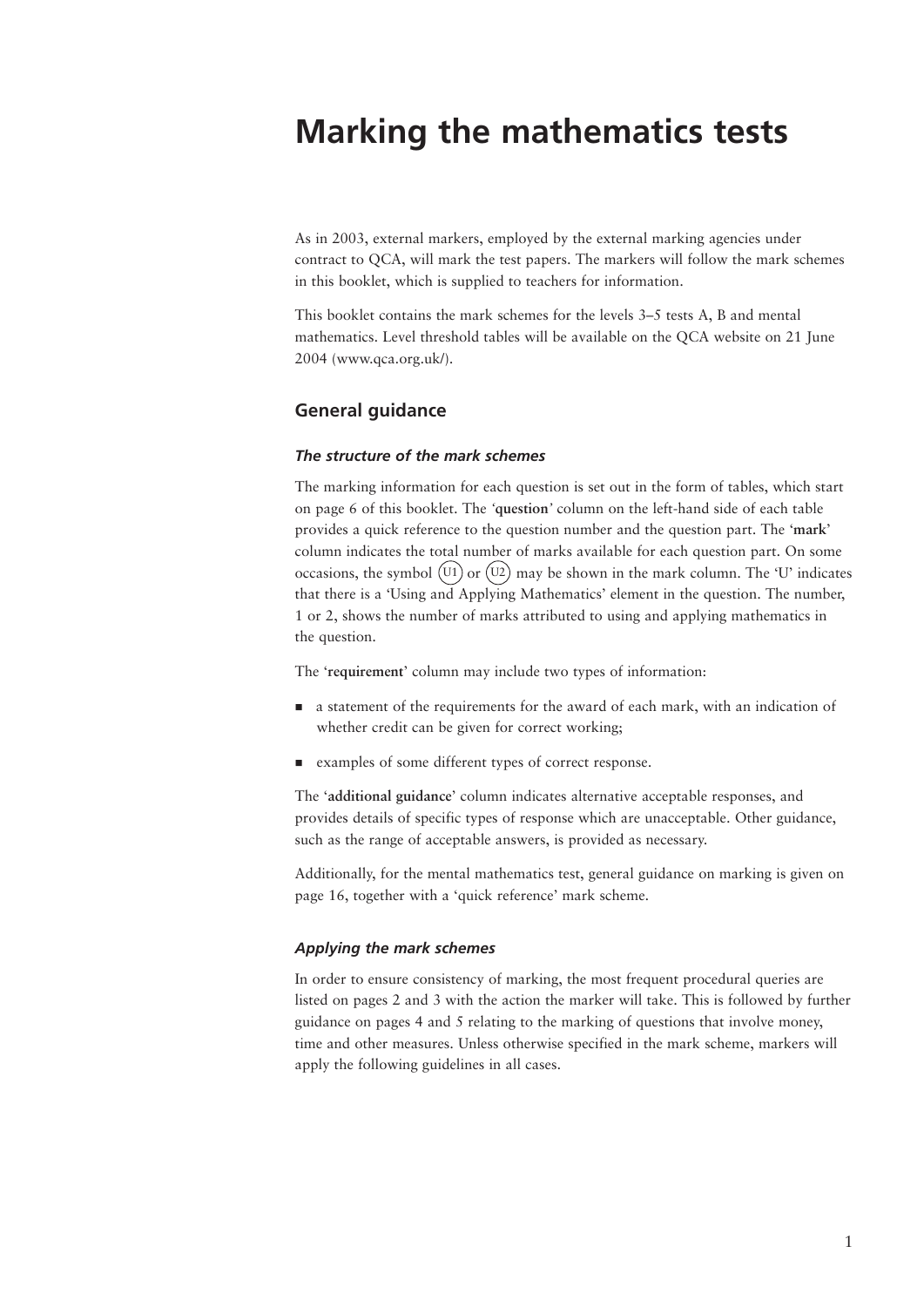| What if ?                                                                                                     | <b>Marking procedure</b>                                                                                                                                                                                                                                                                                                                                                                                                                                        |                                      |  |
|---------------------------------------------------------------------------------------------------------------|-----------------------------------------------------------------------------------------------------------------------------------------------------------------------------------------------------------------------------------------------------------------------------------------------------------------------------------------------------------------------------------------------------------------------------------------------------------------|--------------------------------------|--|
| The child's response is<br>numerically or<br>algebraically equivalent<br>to the answer in the<br>mark scheme. | Markers will award the mark unless the mark scheme states otherwise.                                                                                                                                                                                                                                                                                                                                                                                            |                                      |  |
| The child's response does<br>not match closely any of<br>the examples given.                                  | Markers will use their judgement in deciding whether the response corresponds with<br>the statement of the requirements given in the 'requirement' column. Reference will<br>also be made to the additional guidance and, if there is still uncertainty, markers will<br>contact the supervising marker.                                                                                                                                                        |                                      |  |
| The child has responded<br>in a non-standard way.                                                             | Calculations, formulae and written responses do not have to be set out in any<br>particular format. Children may provide evidence in any form as long as its meaning<br>can be understood. Diagrams, symbols or words are acceptable for explanations or<br>for indicating a response. Any correct method of setting out working, however<br>idiosyncratic, will be accepted.                                                                                   |                                      |  |
| There appears to be a<br>misreading affecting<br>the working.                                                 | This is when the child misreads the information given in the question and uses<br>different information without altering the original intention or difficulty level of the<br>question. For each misread that occurs, one mark only will be deducted.<br>In one-mark questions $-0$ marks are awarded.<br>In two-mark questions that have a method mark $-1$ mark will be awarded if the<br>correct method is correctly implemented with the misread number(s). |                                      |  |
| No answer is given in<br>the expected place, but<br>the correct answer is<br>given elsewhere.                 | Where a child has shown understanding of the question, the mark(s) will be given.<br>In particular, where a word or number response is expected, a child may meet the<br>requirement by annotating a graph or labelling a diagram elsewhere in the question.                                                                                                                                                                                                    |                                      |  |
| The response in the<br>answer box is wrong, but<br>the correct answer is<br>shown in the working.             | Where appropriate, detailed guidance will<br>be given in the mark scheme, which markers<br>will follow. If no guidance is given, markers<br>will examine each case to decide whether:<br>the incorrect answer is due to a transcription<br>error;                                                                                                                                                                                                               | If so, the mark will be awarded.     |  |
|                                                                                                               | the child has continued to give redundant<br>extra working which does not contradict<br>work already done;                                                                                                                                                                                                                                                                                                                                                      | If so, the mark will be awarded.     |  |
|                                                                                                               | the child has continued to give redundant<br>extra working which does contradict work<br>already done.                                                                                                                                                                                                                                                                                                                                                          | If so, the mark will not be awarded. |  |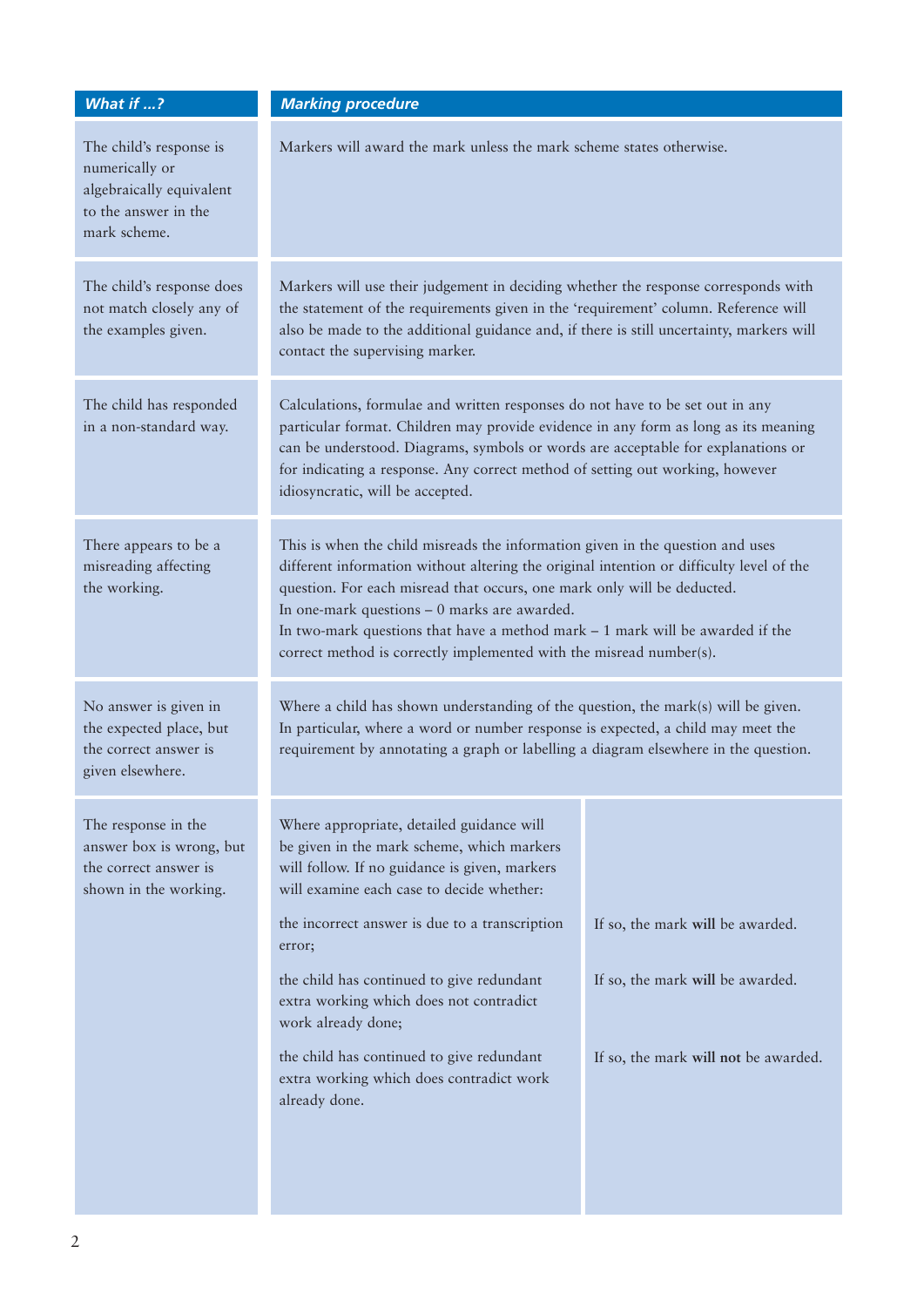| What if ?                                                                                                      | <b>Marking procedure</b>                                                                                                                                                                                                                |
|----------------------------------------------------------------------------------------------------------------|-----------------------------------------------------------------------------------------------------------------------------------------------------------------------------------------------------------------------------------------|
| The child's answer is<br>correct but the wrong<br>working is shown.                                            | A correct response will always be marked as correct.                                                                                                                                                                                    |
| The correct response has<br>been crossed out and<br>not replaced.                                              | Any legible crossed-out work that has not been replaced will be marked<br>according to the mark scheme. If the work is replaced, then crossed-out work<br>will not be considered.                                                       |
| More than one answer<br>is given.                                                                              | If all answers are correct (or a range of answers is given, all of which are<br>correct), the mark will be awarded unless prohibited by the mark scheme.<br>If both correct and incorrect responses are given, no mark will be awarded. |
| The answer is correct<br>but, in a later part of the<br>question, the child has<br>contradicted this response. | A mark given for one part will not be disallowed for working or answers given<br>in a different part, unless the mark scheme specifically states otherwise.                                                                             |

#### *Recording marks awarded on the test paper*

In the shaded margin there is a mark box for each question part. For the written tests, the number of marks gained on each double page will be written in the total box at the bottom of the right-hand page. For all the tests, the total number of marks gained on each paper will be recorded on the front of the test paper, and on the mark sheet.

All questions in the tests, even those not attempted by the child, will be marked with a '1' or '0' entered in the mark box.

A two-mark question which is correct has '1' entered in both mark boxes. A two-mark question which is incorrect, but which has sufficient evidence of working or method as required by the mark scheme, will have '1' entered in the first mark box and '0' in the second. Otherwise '0' will be entered in both mark boxes.

Test A carries a total of 40 marks. Test B also carries a total of 40 marks. The mental mathematics test carries a total of 20 marks.

The 2004 key stage 2 mathematics tests and mark schemes were developed by the Mathematics Test Development Team at QCA.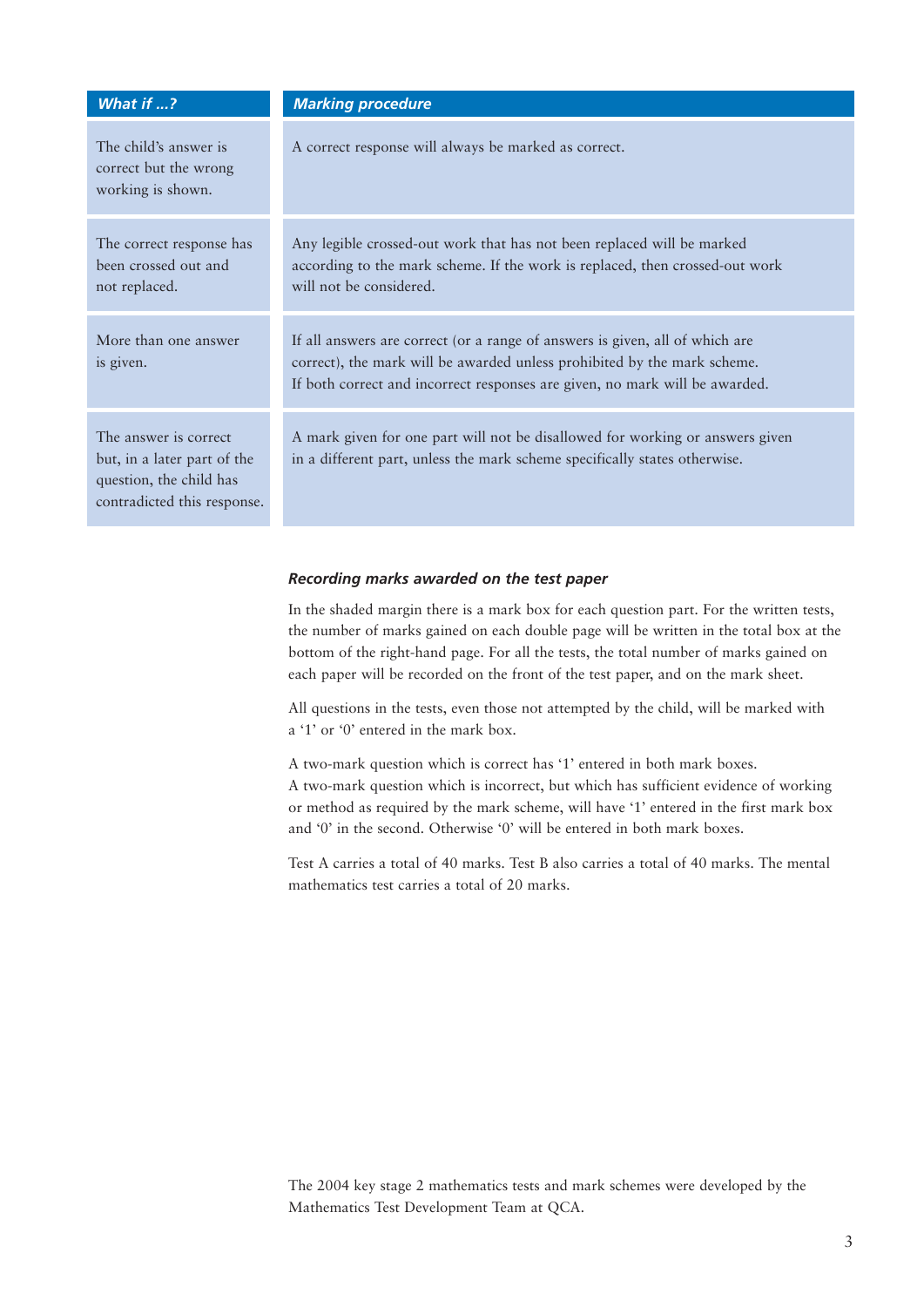## **Marking specific types of question – summary of additional guidance**

## *Responses involving money*

| <b>Accept</b>                                                                                                                                                                             | Do not accept                                                                                                       |
|-------------------------------------------------------------------------------------------------------------------------------------------------------------------------------------------|---------------------------------------------------------------------------------------------------------------------|
| Where the £ sign is<br>£<br>given, for example:<br>£3.20, £7                                                                                                                              | £                                                                                                                   |
| £3.20<br>£7<br>£7.00                                                                                                                                                                      | Incorrect or ambiguous use of pounds or pence, eg<br>£320<br>£320p                                                  |
| Any unambiguous indication of the correct amount, eg<br>£3.20p<br>£3 20 pence<br>£3 20<br>£3,20<br>£3-20<br>£3:20<br>£3.20                                                                | Incorrect placement of decimal point or incorrect use<br>or omission of 0, eg<br>£3.2<br>£3 200<br>£320<br>$£3-2-0$ |
| Where the p sign is<br>given, for example:<br>p<br>40 <sub>p</sub>                                                                                                                        | p                                                                                                                   |
| 40p                                                                                                                                                                                       | Incorrect or ambiguous use of pounds or pence, eg                                                                   |
| Any unambiguous indication of the correct amount, eg<br>£0.40p                                                                                                                            | 0.40 <sub>p</sub><br>£40p                                                                                           |
| Where no sign is given,<br>for example:<br>£3.20, 40p                                                                                                                                     |                                                                                                                     |
| £3.20<br>40p<br>£0.40p<br>320p                                                                                                                                                            | Incorrect or ambiguous use of pounds or pence, eg                                                                   |
| Any unambiguous indication of the correct amount, eg<br>£3.20p<br>£0.40p<br>£3 20 pence<br>£. 40p<br>£3 20<br>40<br>£3,20<br>0.40<br>£.40<br>£3-20<br>£3:20<br>3.20<br>320<br>3 pounds 20 | £320<br>£40<br>£320p<br>£40p<br>0.4<br>£3.2<br>3.20p                                                                |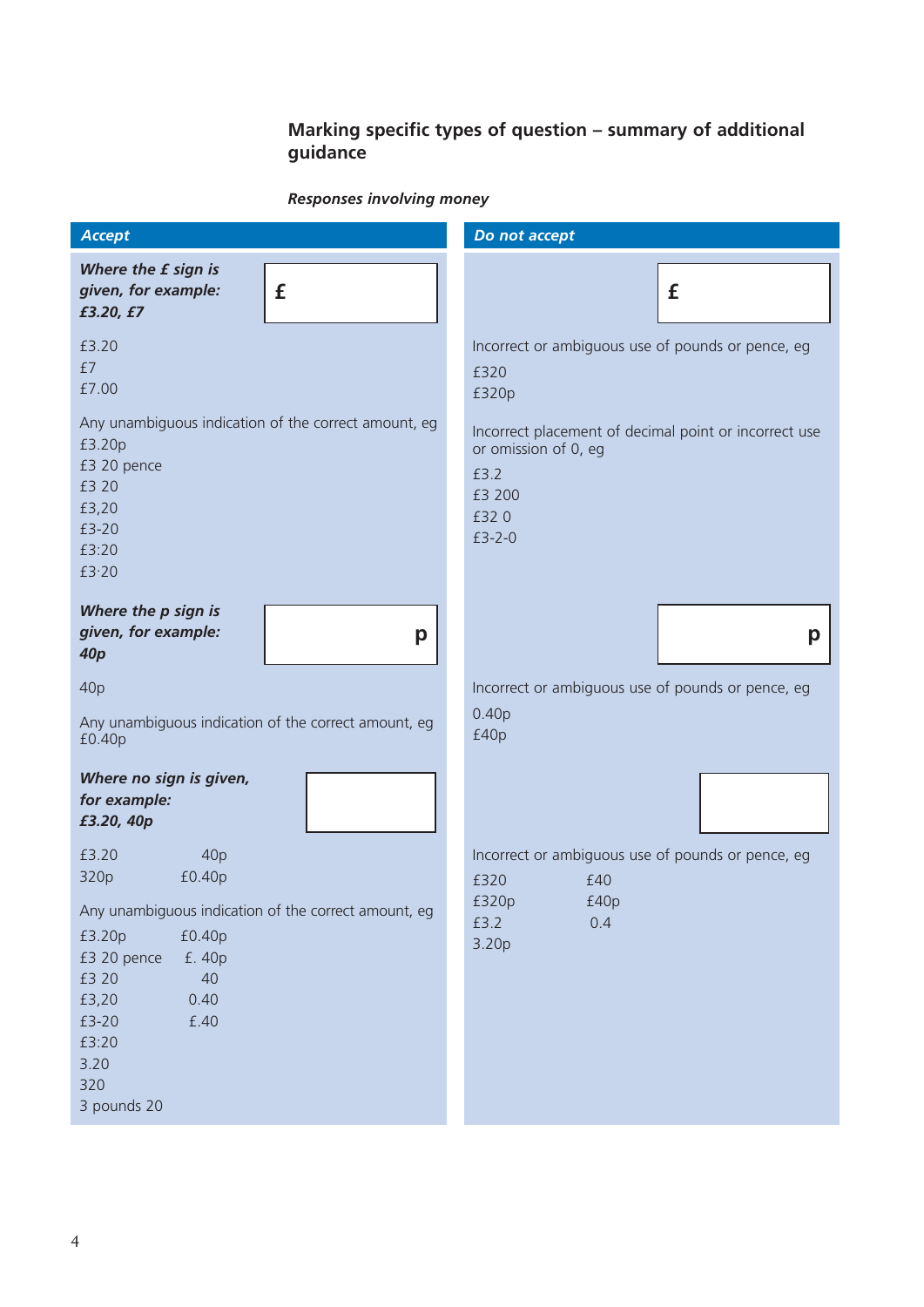#### *Responses involving time*

| <b>Accept</b>                                    | Do not accept                                                                          |
|--------------------------------------------------|----------------------------------------------------------------------------------------|
| A time interval, for example: 2 hours 30 minutes |                                                                                        |
| 2 hours 30 minutes                               | An incorrect or ambiguous time interval, eg<br>2.30                                    |
| Any unambiguous indication, eg                   | $2 - 30$                                                                               |
| 2 <sup>1</sup> / <sub>2</sub> hours              | 2,30                                                                                   |
| 2.5 hours<br>$2h$ 30                             | 2.3                                                                                    |
| 2h 30 min                                        | 2.3 hours<br>2.3h                                                                      |
| Digital electronic time, ie                      | 2h <sub>3</sub>                                                                        |
| 2:30                                             | 2.30 min                                                                               |
|                                                  |                                                                                        |
| A specific time, for example: 8:40am, 17:20      |                                                                                        |
| 8:40am<br>8:40                                   | Incorrect time, eg                                                                     |
| twenty to nine                                   | 8.4am                                                                                  |
|                                                  | 8.40pm                                                                                 |
| Any unambiguous, correct indication, eg<br>08.40 | Incorrect placement of separators, spaces etc or<br>incorrect use or omission of 0, eg |
| 8.40                                             | 840                                                                                    |
| 0840                                             | 8:4:0                                                                                  |
| 8 4 0                                            | 8.4                                                                                    |
| $8 - 40$                                         | 084                                                                                    |
| 8,40                                             | 84                                                                                     |
| Unambiguous change to 12 or 24 hour clock, eg    |                                                                                        |
| 17:20 as 5:20pm or 17:20pm                       |                                                                                        |

#### *Responses involving measures*

| Accept                                                              | Do not accept                                     |  |  |
|---------------------------------------------------------------------|---------------------------------------------------|--|--|
| Where units are given<br>kg<br>(eg kg, m, l),<br>for example: 8.6kg | Kq                                                |  |  |
| 8.6kg<br>Any unambiguous indication of the correct                  | Incorrect or ambiguous use of units, eg<br>8600kg |  |  |
| measurement, eg                                                     |                                                   |  |  |
| 8.60kg                                                              |                                                   |  |  |
| 8.6000kg                                                            |                                                   |  |  |
| 8kg 600g                                                            |                                                   |  |  |

#### *Note*

If a child leaves the answer box empty but writes the answer elsewhere on the page, then that answer must be consistent with the units given in the answer box and the conditions listed above.

If a child changes the unit given in the answer box, then their answer must be equivalent to the correct answer using the unit they have chosen, unless otherwise indicated in the mark scheme.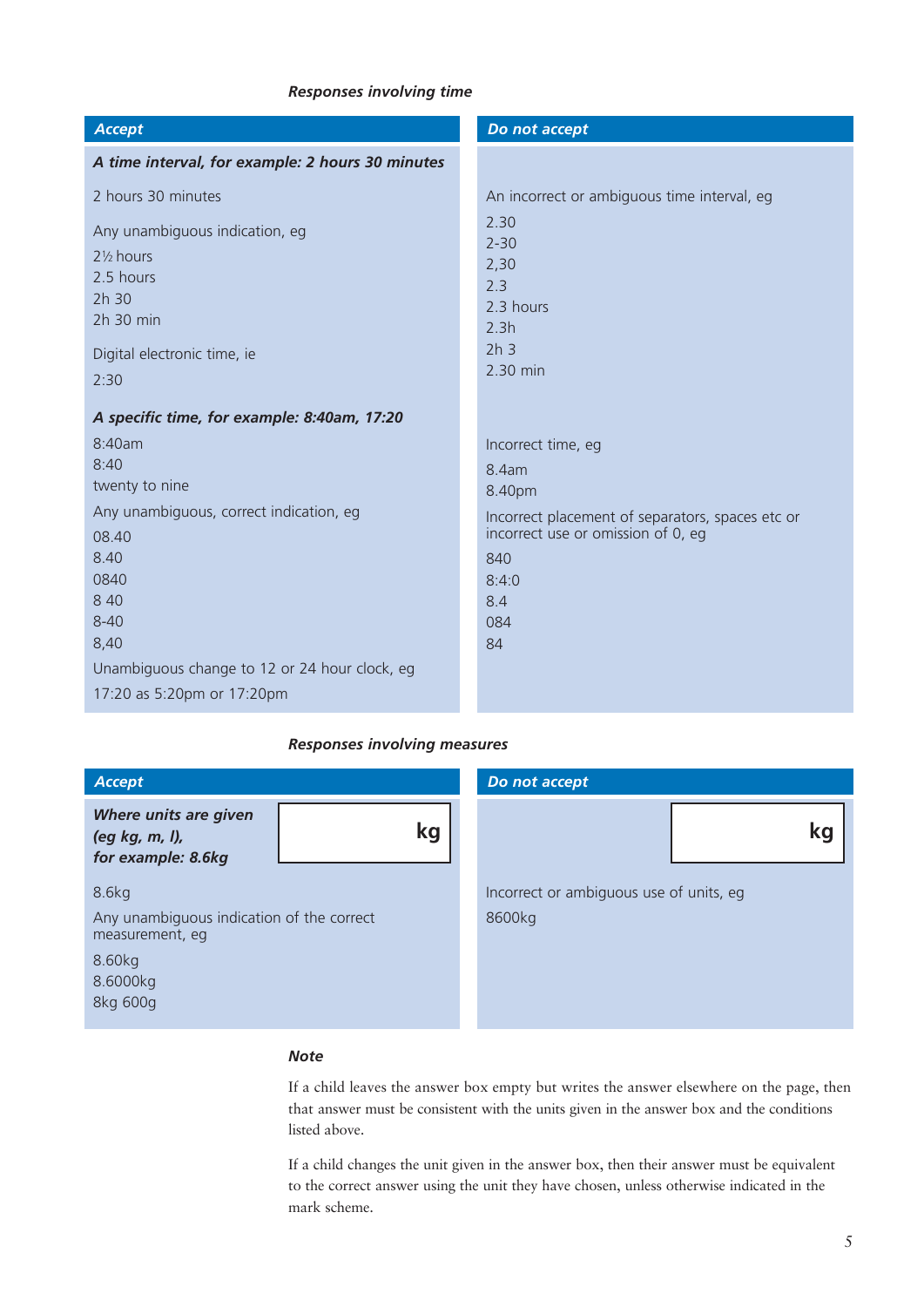## **Test A questions 1–6**

| <b>Question</b>         | <b>Requirement</b>                                                                            | <b>Mark</b>    | <b>Additional guidance</b>                                                 |
|-------------------------|-----------------------------------------------------------------------------------------------|----------------|----------------------------------------------------------------------------|
| 1a                      | 115                                                                                           | 1 <sub>m</sub> |                                                                            |
| 1 <sub>b</sub>          | 30                                                                                            | 1 <sub>m</sub> |                                                                            |
| 1 <sub>c</sub>          | 69                                                                                            | 1 <sub>m</sub> |                                                                            |
| $\overline{2}$          | $\frac{1}{4}$ OR $\frac{2}{8}$                                                                | 1 <sub>m</sub> | Accept equivalent fractions.                                               |
| 3a                      | £2.45 OR 245p                                                                                 | 1 <sub>m</sub> |                                                                            |
| 3 <sub>b</sub>          | juice and apple                                                                               | 1 <sub>m</sub> | Accept recognisable misspellings.                                          |
|                         | <b>OR</b>                                                                                     |                | Accept items written in either order.                                      |
|                         | milk and melon                                                                                |                | Accept numerical substitutes for the                                       |
|                         |                                                                                               |                | required pairing, ie<br>65p and 15p                                        |
|                         |                                                                                               |                | <b>OR</b>                                                                  |
|                         |                                                                                               |                | 55p and 25p                                                                |
| $\overline{\mathbf{4}}$ | Answer in the range 8.4 to 8.6cm<br>inclusive.                                                | 1 <sub>m</sub> | Accept $8\frac{1}{2}$ cm                                                   |
| 5                       | Award TWO marks for all three<br>calculations completed correctly as<br>shown:<br>$5 \times$  | Up to<br>2m    | Answers to the calculations are not<br>required for the award of the mark. |
|                         | $12 \div$<br>3<br>$9 +$<br>5                                                                  |                |                                                                            |
|                         | If the answer is incorrect, award ONE<br>mark for two calculations completed<br>correctly, eg |                | Accept for <b>ONE</b> mark<br>4, 3, $*$ OR<br>4, $*$ , 5 OR                |
|                         | $5 \times$                                                                                    |                | 4, $*$ , 3 OR<br>$*, 3, 5$<br>where $*$ is any number or blank.            |
|                         | $12 \div$<br>5                                                                                |                |                                                                            |
|                         | 9<br>$+$                                                                                      |                |                                                                            |
| 6a                      | 15                                                                                            | 1 <sub>m</sub> |                                                                            |
| 6b                      | 25                                                                                            | 1 <sub>m</sub> |                                                                            |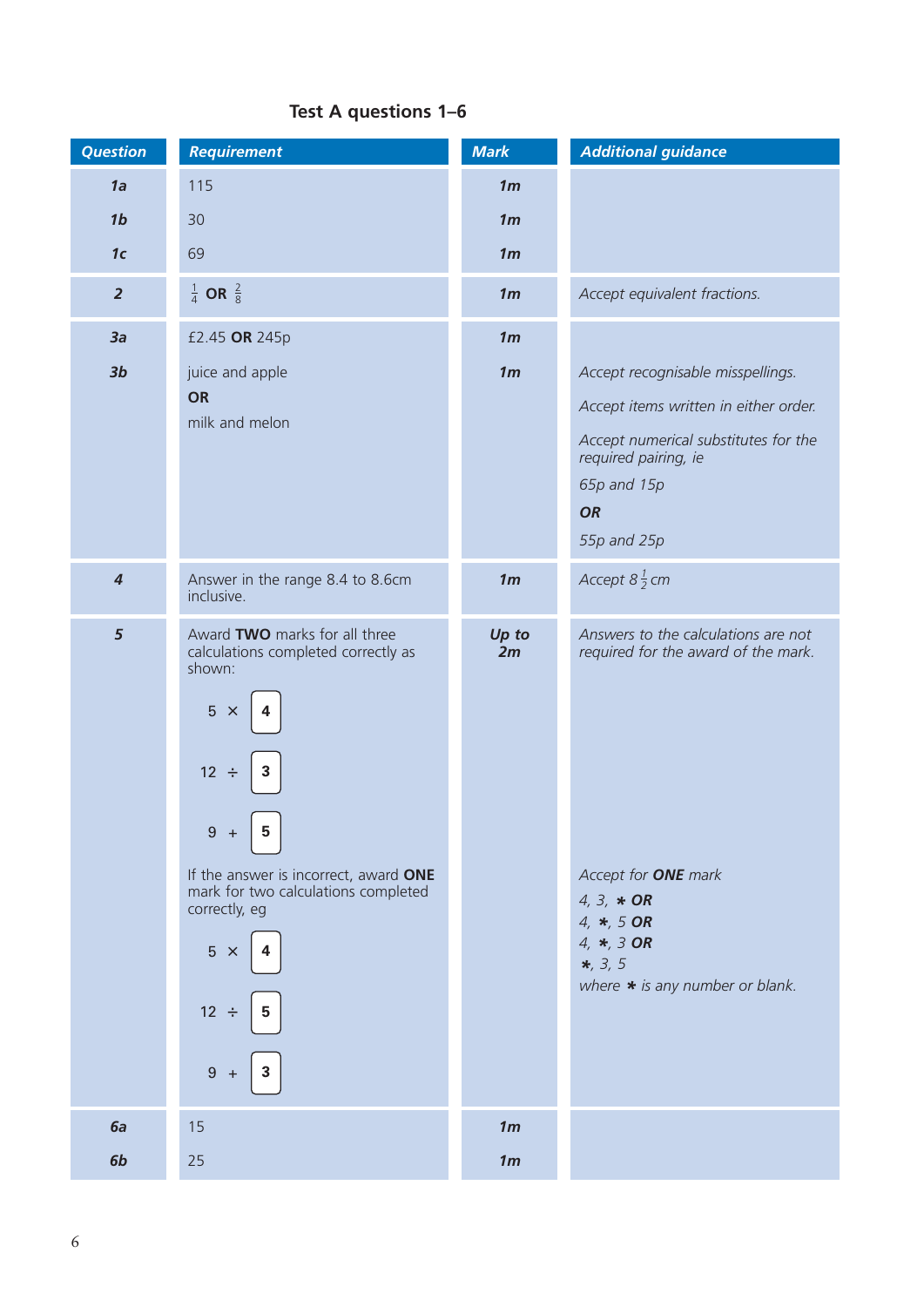## **Test A questions 7–12**

| <b>Question</b> | <b>Requirement</b>                                                                                               | <b>Mark</b>    | <b>Additional guidance</b>                                                                 |
|-----------------|------------------------------------------------------------------------------------------------------------------|----------------|--------------------------------------------------------------------------------------------|
| $\overline{z}$  | Award TWO marks for the correct<br>answers of A AND E.<br>If the answer is incorrect, award ONE<br>mark for:     | Up to<br>2m    | Answers may be given in either order.<br>Accept unambiguous indications on<br>the diagram. |
|                 | • only one answer correct<br><b>OR</b><br>two answers correct and one<br>□<br>incorrect.                         |                |                                                                                            |
| 8               | 10.8                                                                                                             | 1 <sub>m</sub> |                                                                                            |
| 9a              | 5                                                                                                                | 1 <sub>m</sub> | Do not accept a list of months.                                                            |
| 9 <sub>b</sub>  | Answer in the range 6 degrees to<br>7.5 degrees inclusive.                                                       | 1 <sub>m</sub> |                                                                                            |
| 10a             | £2.86                                                                                                            | 1 <sub>m</sub> |                                                                                            |
| <b>10b</b>      | Award TWO marks for the correct<br>answer of £2.02 OR 202p                                                       | Up to<br>2m    |                                                                                            |
|                 | If the answer is incorrect, award ONE<br>mark for evidence of appropriate<br>working, eg<br>$4.69 + 3.29 = 7.98$ |                | Accept for ONE mark £202p OR<br>£202 OR 2.02p as evidence of<br>appropriate working.       |
|                 | $10 - 7.98 =$ wrong answer                                                                                       |                | Calculation must be performed for<br>the award of <b>ONE</b> mark.                         |
| 11              | 9:20                                                                                                             | 1 <sub>m</sub> | The answer is a specific time<br>(see page 5 for guidance).                                |
| 12              | Award TWO marks for a correct<br>number written in each of the four<br>boxes.                                    | Up to<br>2m    | Accept more than one number in<br>each box, provided all are correct.                      |
|                 | even<br>not even                                                                                                 |                |                                                                                            |
|                 | 0 OR 4 OR 16<br>1 OR 9 OR 25<br>a square<br>number<br>OR 36 OR 64<br>OR 49 OR 81                                 |                |                                                                                            |
|                 | odd AND<br>even AND<br>not a square<br>not square AND not square AND<br>number<br>less than 100<br>less than 100 |                |                                                                                            |
|                 | If the answer is incorrect, award ONE<br>mark for three boxes completed<br>correctly.                            |                |                                                                                            |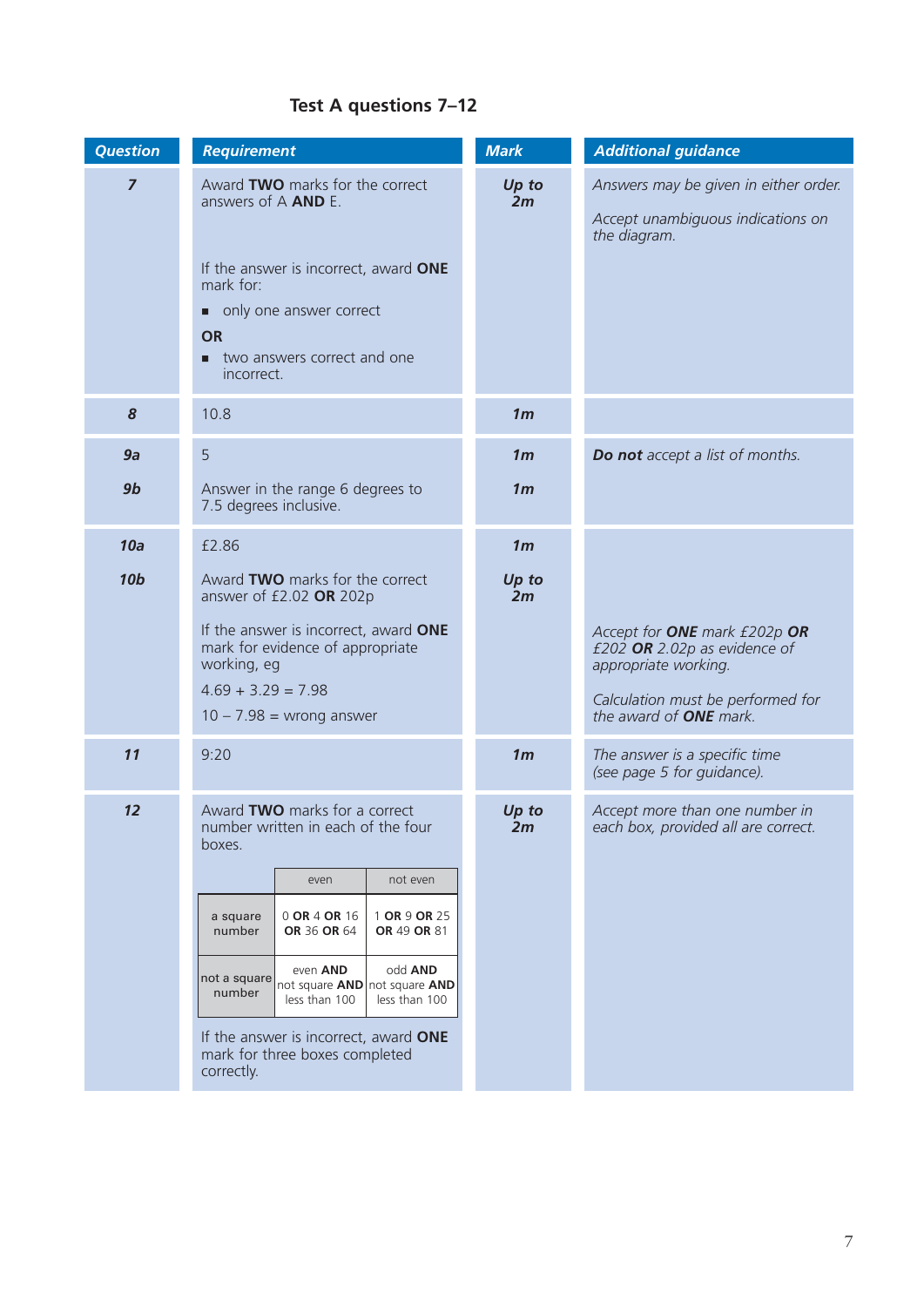#### *Question Requirement Mark Additional guidance 13* One net ticked as shown: *1m Accept alternative unambiguous indications of the correct shape, provided the intention is clear, eg net circled.*  $\bigvee$ 14 Award **TWO** marks for all four boxes *Up to* completed correctly as shown: *2m*  $\sqrt{(1)}$  $\overline{9}$  $\bf{8}$  $\sqrt{5}$  $\overline{\mathbf{x}}$  $\overline{4}$ 20 32 36  $\overline{7}$ 35 63 56  $\boldsymbol{6}$ 30 54 48 If the answer is incorrect, award **ONE** mark for three boxes completed correctly. *15* 90 *1m 16* 360 *1m 17* 221.2 *1m* 18 Award **TWO** marks for the correct *Up to* answer of 21 *2m* If the answer is incorrect, award **ONE** *Award ONE mark for an answer of 6* mark for evidence of appropriate *OR for 6 shown with no evidence of an incorrect method.* working, eg  $5 + 2 = 7$ *Answer need not be given for the*  $15 \div 5 \times 7$ *award of ONE mark.***OR** 5 new 2 old 10 new 4 old 15 new 6 old

#### **Test A questions 13–18**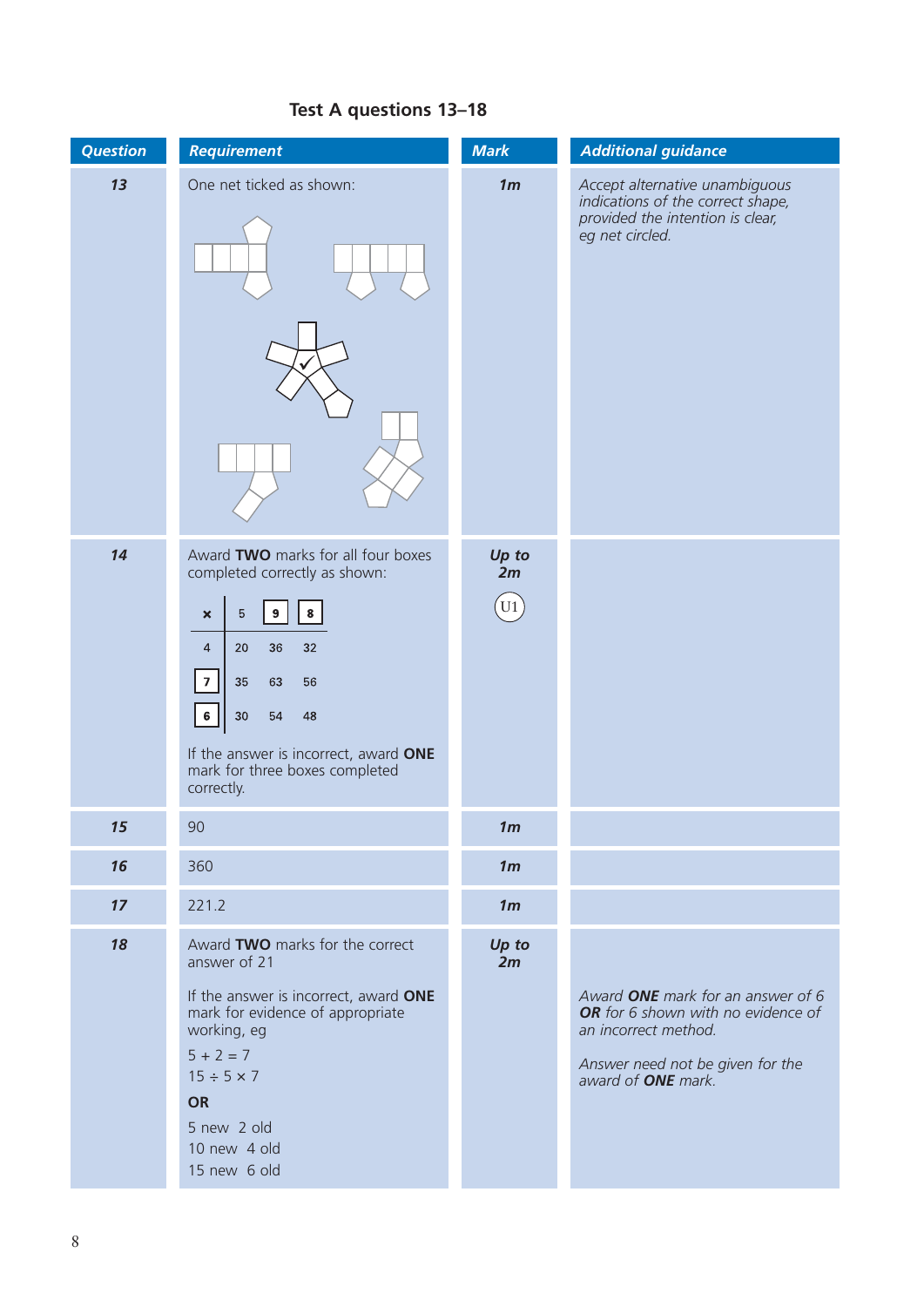## **Test A questions 19–22**

| <b>Question</b> | <b>Requirement</b>                                                                                                                                                                                                                                                                                                                                                           | <b>Mark</b>          | <b>Additional guidance</b>                                                                                                                                                                                                                                                                  |
|-----------------|------------------------------------------------------------------------------------------------------------------------------------------------------------------------------------------------------------------------------------------------------------------------------------------------------------------------------------------------------------------------------|----------------------|---------------------------------------------------------------------------------------------------------------------------------------------------------------------------------------------------------------------------------------------------------------------------------------------|
| 19              | An explanation which recognises that<br>the sum of adding three odd numbers<br>is always odd, eg<br>'Because odd + odd + odd = odd';<br>п<br>'Because three odd numbers can't<br>add up to an even number';<br>'Because an odd number of odd<br>numbers makes an odd number'.                                                                                                | 1 <sub>m</sub><br>U1 | Do not accept numerical<br>exemplification without further<br>explanation, eq<br>'Because $21 + 23 + 7 = 51'$ ;<br>'Because $21 + 23 + 6 = 50'$ .<br>Do not accept vague or arbitrary<br>explanations, eg<br>'Because 50 is even';<br>'Because you can only do it with<br>two odd numbers'. |
| 20              | (5, 2)                                                                                                                                                                                                                                                                                                                                                                       | 1 <sub>m</sub>       | Coordinates must be in the correct<br>order.<br>Accept unambiguous answers written<br>on the diagram.                                                                                                                                                                                       |
| 21              | 5                                                                                                                                                                                                                                                                                                                                                                            | 1 <sub>m</sub>       |                                                                                                                                                                                                                                                                                             |
| 22              | Award TWO marks for the correct<br>answer of 15<br>If the answer is incorrect, award ONE<br>mark for evidence of appropriate<br>working, eg<br>60 $\div$ 4 = wrong answer<br><b>OR</b><br>a 'trial and improvement' method,<br>eg<br>$30 \times 5 - 60 = 90$<br>$10 \times 5 - 60 = -10$<br>$20 \times 5 - 60 = 40$<br><b>OR</b><br>$5x - 60 = x$<br>п<br>$x =$ wrong answer | Up to<br>2m<br>U1    | Calculation must be performed for<br>the award of <b>ONE</b> mark.<br>A 'trial and improvement' method<br>must show evidence of improvement,<br>but a final answer need not be<br>reached for the award of ONE mark.                                                                        |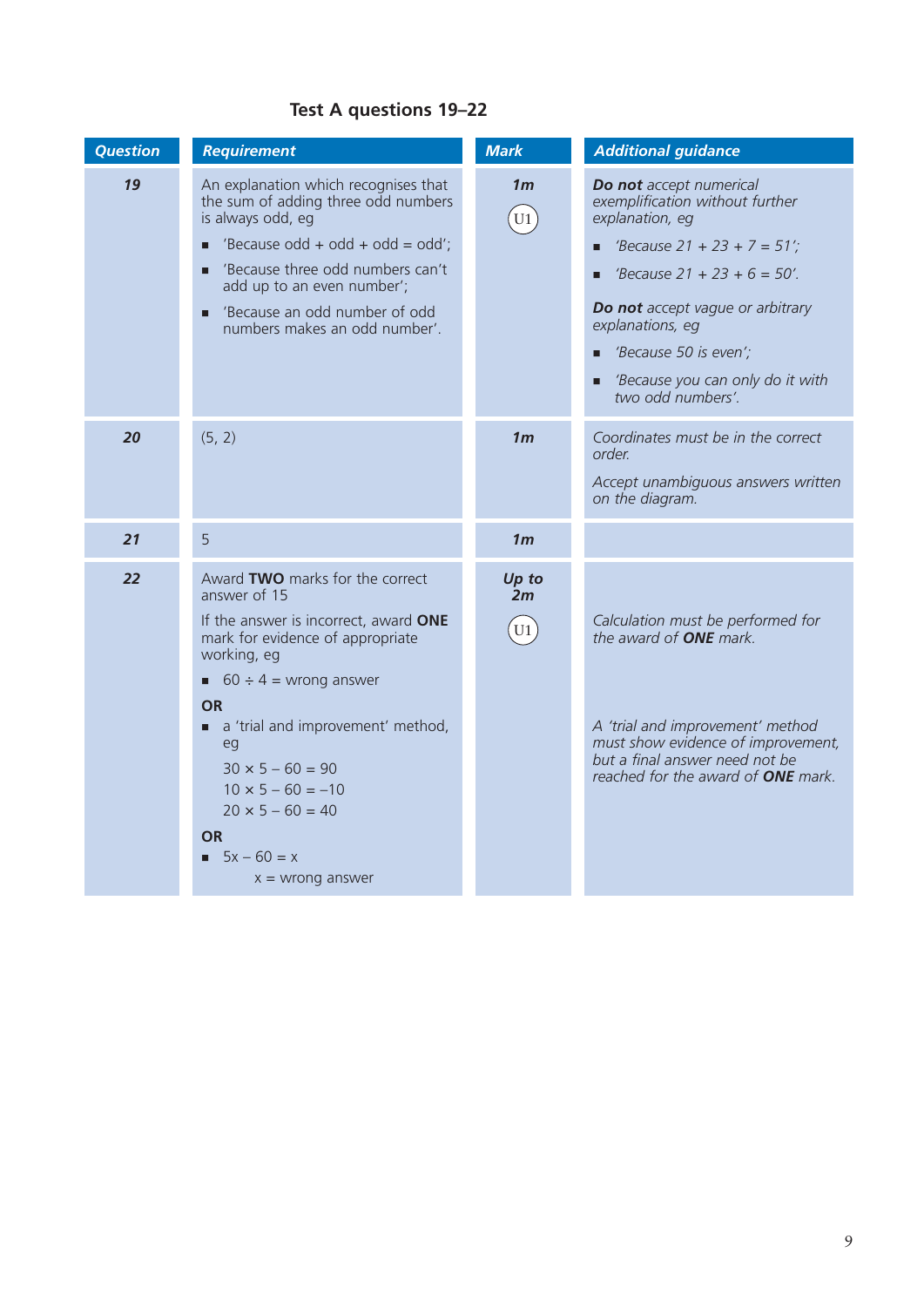## **Test A questions 23–25**

| <b>Question</b> | <b>Requirement</b>                                                                                                                                                                              | <b>Mark</b>       | <b>Additional guidance</b>                                                                |
|-----------------|-------------------------------------------------------------------------------------------------------------------------------------------------------------------------------------------------|-------------------|-------------------------------------------------------------------------------------------|
| 23a             | 3 hours 35 minutes                                                                                                                                                                              | 1 <sub>m</sub>    | The answer is a time interval<br>(see page 5 for guidance).                               |
| 23 <sub>b</sub> | 15:15                                                                                                                                                                                           | 1 <sub>m</sub>    | The answer is a specific time<br>(see page 5 for guidance).<br>Accept quarter past three. |
| 24              | £180                                                                                                                                                                                            | 1 <sub>m</sub>    | Do not accept 180%.                                                                       |
| 25              | Award TWO marks for the correct<br>answer of 64<br>If the answer is incorrect, award ONE<br>mark for evidence of appropriate<br>working, eg<br>$48 \div 3 = 16$<br>$16 \times 4$ = wrong answer | Up to<br>2m<br>U1 | Calculation must be performed for<br>the award of <b>ONE</b> mark.                        |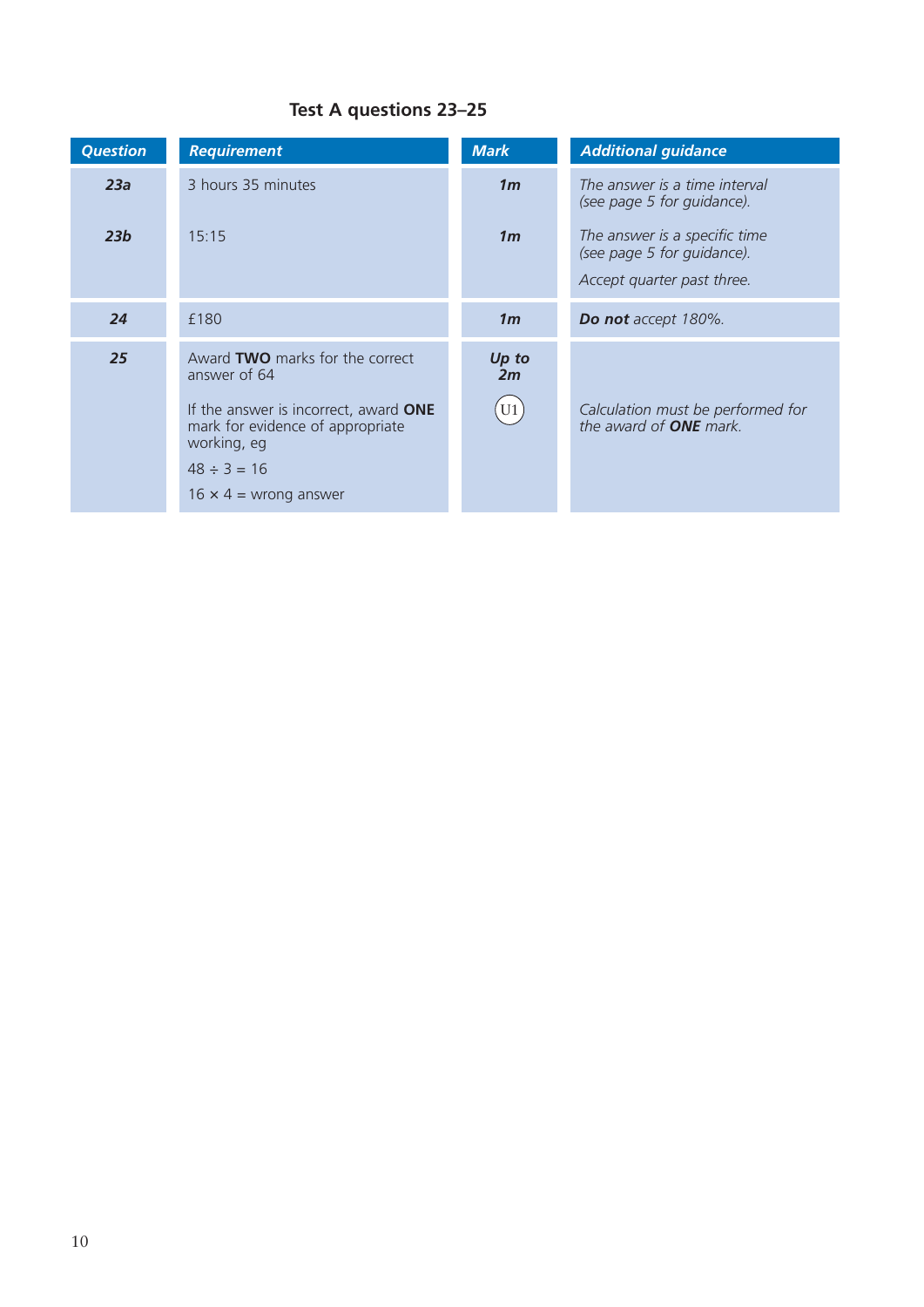#### **Test B questions 1–3**

| <b>Question</b>            | <b>Requirement</b>                                                                                                                                                      | <b>Mark</b>    | <b>Additional guidance</b>                                                                                                                                              |
|----------------------------|-------------------------------------------------------------------------------------------------------------------------------------------------------------------------|----------------|-------------------------------------------------------------------------------------------------------------------------------------------------------------------------|
| $\boldsymbol{\mathcal{I}}$ | One number circled as shown:<br>651<br>69<br>750<br>72<br>770                                                                                                           | 1 <sub>m</sub> | Do not award the mark if additional<br>incorrect numbers are circled.<br>Accept alternative unambiguous<br>indications, eg ticks, numbers crossed<br>out or underlined. |
| $\overline{2}$             | Diagram completed correctly as<br>shown:                                                                                                                                | 1 <sub>m</sub> | Accept slight inaccuracies in drawing,<br>provided the intention is clear.                                                                                              |
| $\overline{\mathbf{3}}$    | Diagram completed correctly as<br>shown:<br>12<br>- 9<br>1:45<br>$3^{\circ}$<br>12<br>half past ten<br>3<br>6<br>12<br>ten to seven<br>6<br>12<br>9:10<br>. 9<br>з<br>6 | 1 <sub>m</sub> | Lines need not touch the clocks,<br>provided the intention is clear.<br>Do not accept times which have<br>been matched to more than one<br>clock.                       |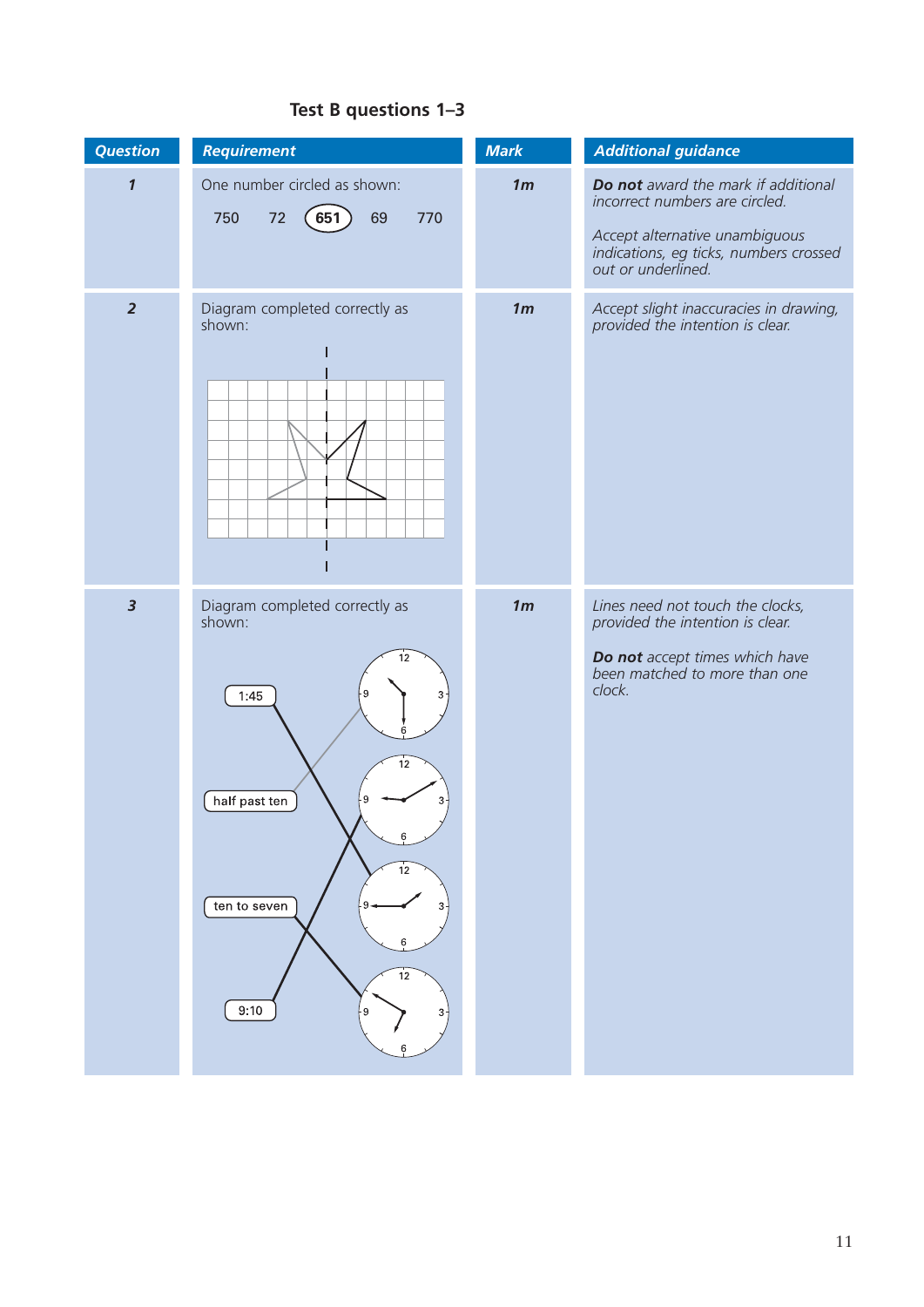## **Test B questions 4–9**

| <b>Question</b> | <b>Requirement</b>                                                                                                                                                                                  | <b>Mark</b>                              | <b>Additional guidance</b>                                                                                                                                                                                                                                                                          |
|-----------------|-----------------------------------------------------------------------------------------------------------------------------------------------------------------------------------------------------|------------------------------------------|-----------------------------------------------------------------------------------------------------------------------------------------------------------------------------------------------------------------------------------------------------------------------------------------------------|
| 4a              | $\overline{2}$                                                                                                                                                                                      | 1 <sub>m</sub>                           | Accept 100m AND relay.                                                                                                                                                                                                                                                                              |
| 4 <sub>b</sub>  | <b>Blue</b>                                                                                                                                                                                         | 1 <sub>m</sub>                           | Accept B or recognisable misspellings.                                                                                                                                                                                                                                                              |
| 5a              | 8                                                                                                                                                                                                   | 1 <sub>m</sub>                           |                                                                                                                                                                                                                                                                                                     |
| 5b              | 80                                                                                                                                                                                                  | 1 <sub>m</sub>                           |                                                                                                                                                                                                                                                                                                     |
| 6               | An explanation which recognises that<br>a multiple of 5 can end in 0 as well as<br>5, eg<br>'Because 10 is a multiple of 5';<br>□<br>'Because it can end in 0';<br>'Because some numbers end in 0'. | 1 <sub>m</sub><br>U <sub>1</sub>         | No mark is awarded for circling 'No'<br>alone.<br><b>Do not</b> accept vague or arbitrary<br>answers, eg<br>'Because not all multiples of 5<br>end in 5'.<br>If 'Yes' is circled but a correct,<br>unambiguous explanation is given,<br>then award the mark.                                        |
| $\overline{7}$  | Calculation completed correctly as<br>shown:<br>$\times$ 2 =<br>$\pmb{0}$<br>8<br>5<br>4<br>1.                                                                                                      | 1 <sub>m</sub><br>$\mathop{\mathrm{U1}}$ |                                                                                                                                                                                                                                                                                                     |
| 8               | A AND F                                                                                                                                                                                             | 1 <sub>m</sub>                           | Answers may be given in either order.<br>Accept alternative indications, eg<br>shapes ticked or circled, provided the<br>intention is clear.                                                                                                                                                        |
| 9a              | £14.60                                                                                                                                                                                              | 1 <sub>m</sub>                           | Do not accept £14.6                                                                                                                                                                                                                                                                                 |
| 9 <sub>b</sub>  | Award TWO marks for the correct<br>answer of £4.45                                                                                                                                                  | Up to<br>2m                              |                                                                                                                                                                                                                                                                                                     |
|                 | If the answer is incorrect, award ONE<br>mark for evidence of appropriate<br>method, eg<br>$1.95 + 1.25 + 1.25$                                                                                     |                                          | Accept for ONE mark £445 OR<br>£445p as evidence of an appropriate<br>method.<br>Accept for ONE mark £8.10 OR<br>£19.05 OR the correct total of $£4.45$<br>and the answer given for 9a as<br>evidence of an appropriate method.<br>Answer need not be obtained for the<br>award of <b>ONE</b> mark. |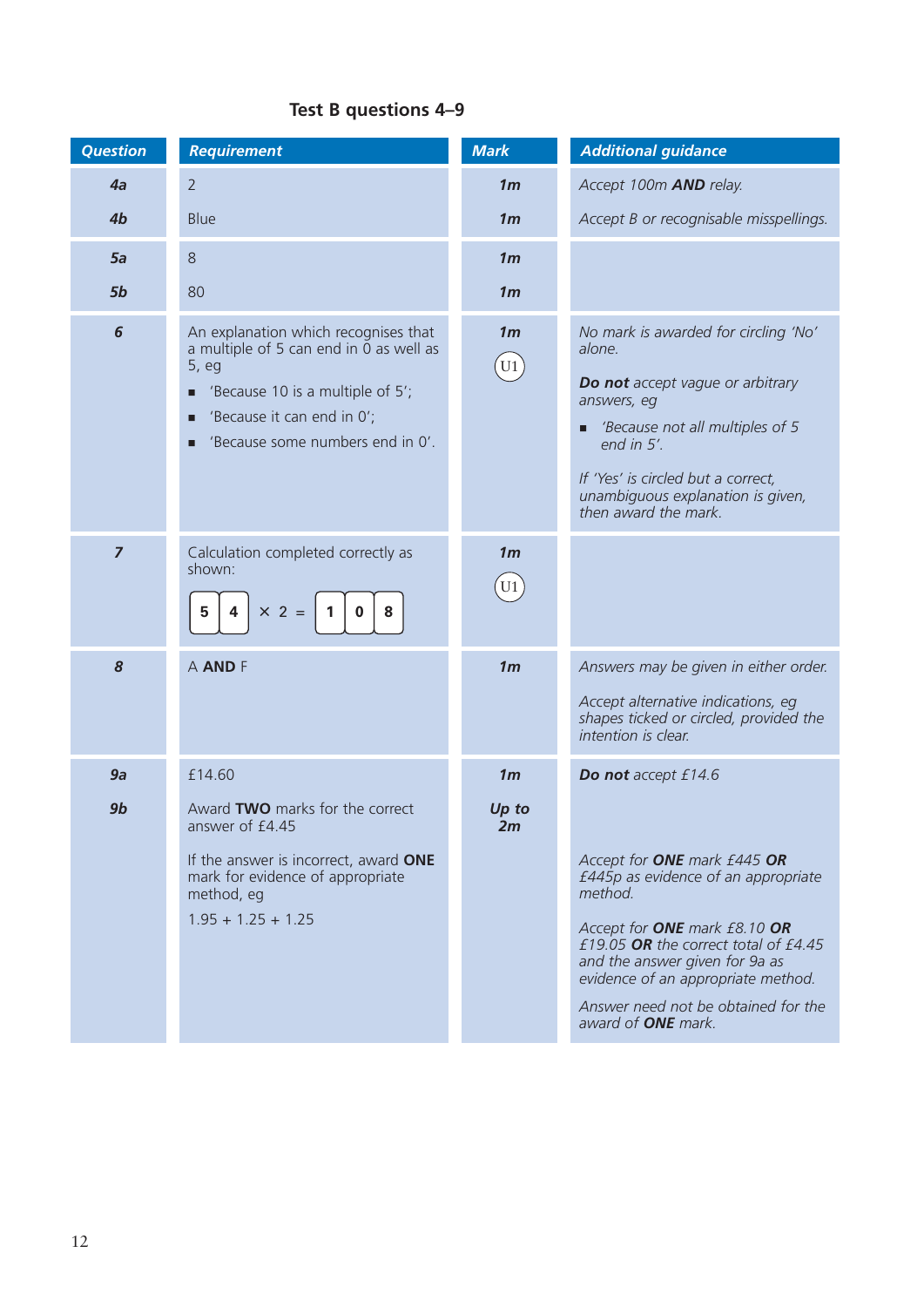### **Test B questions 10–13**

| <b>Question</b>        | <b>Requirement</b>                                                                                                                                                                                                                                                                                                                                                                                                                                            | <b>Mark</b>                      | <b>Additional guidance</b>                                                                                                                                                                                                                         |
|------------------------|---------------------------------------------------------------------------------------------------------------------------------------------------------------------------------------------------------------------------------------------------------------------------------------------------------------------------------------------------------------------------------------------------------------------------------------------------------------|----------------------------------|----------------------------------------------------------------------------------------------------------------------------------------------------------------------------------------------------------------------------------------------------|
| 10a                    | 2002                                                                                                                                                                                                                                                                                                                                                                                                                                                          | 1 <sub>m</sub>                   |                                                                                                                                                                                                                                                    |
| <b>10b</b>             | 2000                                                                                                                                                                                                                                                                                                                                                                                                                                                          | 1 <sub>m</sub>                   |                                                                                                                                                                                                                                                    |
| 11                     | Award TWO marks for the correct<br>answer of 384<br>If the answer is incorrect, award ONE<br>mark for evidence of appropriate<br>method, eg<br>$7 + 5 + 4 = 16$<br>$16 \times 24$<br><b>OR</b><br>$7 \times 24$<br>$5 \times 24$<br>$+4 \times 24$                                                                                                                                                                                                            | Up to<br>2m                      | Answer need not be obtained for the<br>award of <b>ONE</b> mark.                                                                                                                                                                                   |
| 12a<br>12 <sub>b</sub> | Triangle drawn in any orientation as<br>shown:<br>Triangle drawn in any orientation as<br>shown:<br>OR<br>OR                                                                                                                                                                                                                                                                                                                                                  | 1 <sub>m</sub><br>1 <sub>m</sub> | Accept slight inaccuracies in drawing,<br>provided the intention is clear.                                                                                                                                                                         |
| 13a                    | £200                                                                                                                                                                                                                                                                                                                                                                                                                                                          | 1 <sub>m</sub>                   |                                                                                                                                                                                                                                                    |
| 13 <sub>b</sub>        | Award TWO marks for the correct<br>answer of 37p OR £0.37<br><b>OR</b><br>for finding the correct difference<br>between £199.63 and the answer<br>given for 13a.<br>If the answer is incorrect, award ONE<br>mark for evidence of appropriate<br>method, eg<br>$74.68 + 65.90 + 59.05 = 199.63$<br>$200 - 199.63$<br><b>OR</b><br>for evidence of an appropriate<br>method to find the correct difference<br>between £199.63 and the answer<br>given for 13a. | Up to<br>2m                      | Answer to 13a must be a multiple of<br>£10 for the award of TWO follow-<br>through marks.<br>Answer need not be obtained for the<br>award of <b>ONE</b> mark.<br>Accept for ONE mark £37p OR 0.37p<br>OR £37 as evidence of appropriate<br>method. |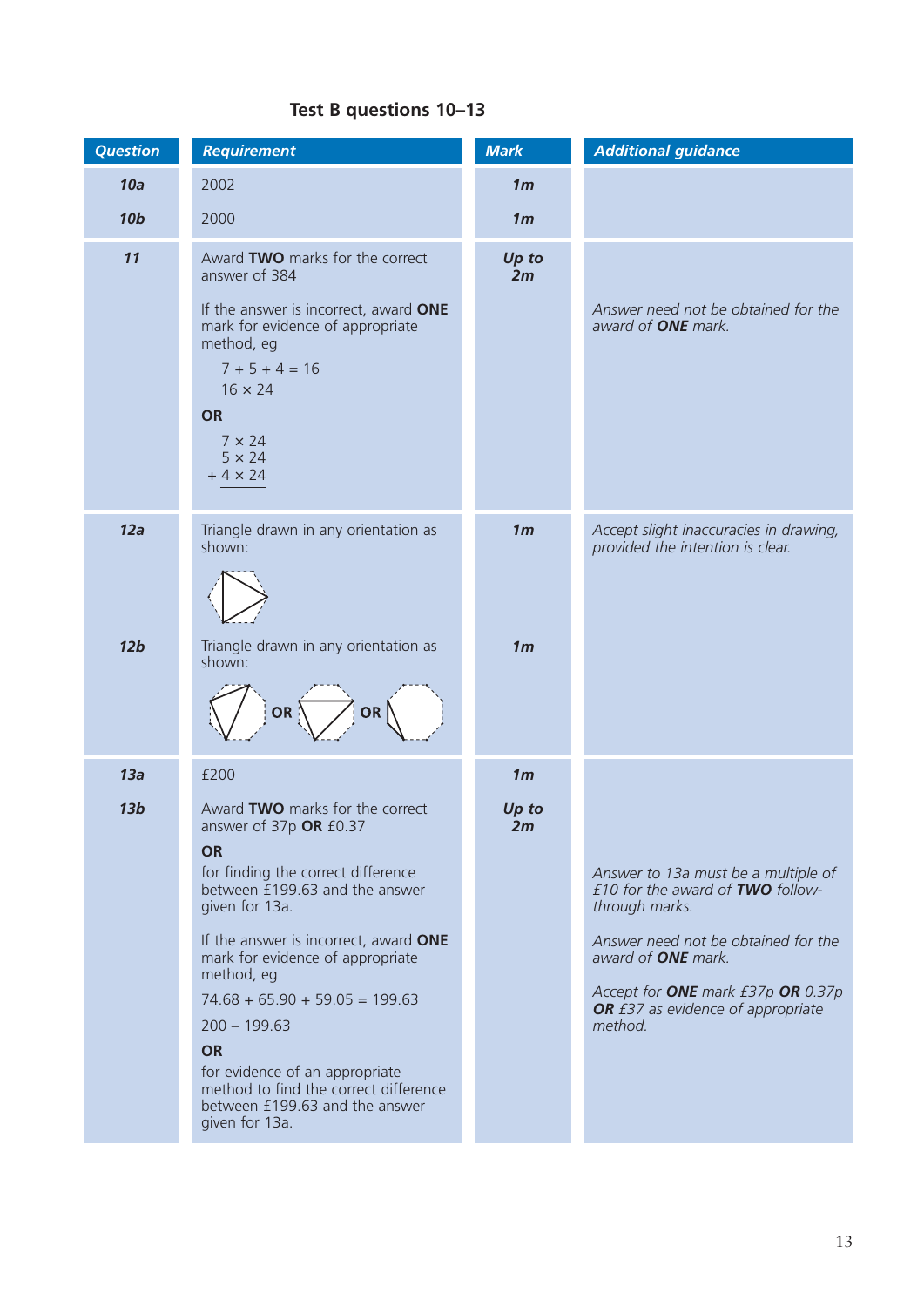### **Test B questions 14–20**

| <b>Question</b> | <b>Requirement</b>                                         | <b>Mark</b>              | <b>Additional guidance</b>                           |
|-----------------|------------------------------------------------------------|--------------------------|------------------------------------------------------|
| 14              | $2 \mid x \mid 4$<br>$\mathbf 3$                           | 1 <sub>m</sub>           |                                                      |
|                 |                                                            | $\left(\text{U1}\right)$ |                                                      |
| 15a             | 4.4                                                        | 1 <sub>m</sub>           |                                                      |
| <b>15b</b>      | 1.2                                                        | 1 <sub>m</sub>           |                                                      |
|                 | <b>OR</b><br>for finding the correct difference            |                          |                                                      |
|                 | between 5.6 and the answer given<br>for 15a                |                          |                                                      |
| 16a             | Answer in the range 46m to 47m<br>inclusive.               | 1 <sub>m</sub>           |                                                      |
| <b>16b</b>      | 55                                                         | 1 <sub>m</sub>           |                                                      |
| 17a             | $1\frac{1}{2}$ in the first box                            | 1 <sub>m</sub>           | Accept equivalent fractions or<br>decimals, eg 1.5   |
| 17 <sub>b</sub> | $2\frac{3}{4}$ in the second box                           | 1 <sub>m</sub>           | Accept equivalent fractions or<br>decimals, eg 2.75  |
| 18              | Answer in the range 93 degrees to<br>97 degrees inclusive. | 1 <sub>m</sub>           |                                                      |
| 19a             | 813.75                                                     | 1 <sub>m</sub>           |                                                      |
| <b>19b</b>      | 58.17                                                      | 1 <sub>m</sub>           | Do not accept -58.17                                 |
| 20              | $A = 10$<br>$B =   0$<br><b>OR</b>                         | 1 <sub>m</sub>           | Answers must be whole numbers.                       |
|                 |                                                            | U1                       | Accept negative numbers, eg<br>$A = 12$ and $B = -3$ |
|                 | $B =   3$<br>$A =$<br>8                                    |                          | <b>Do not</b> accept $A = 6$ and $B = 6$             |
|                 | OR                                                         |                          |                                                      |
|                 | $B =   9$<br>$A =$<br>$\overline{4}$                       |                          |                                                      |
|                 | OR                                                         |                          |                                                      |
|                 | $A =$<br>$B =   12$<br>$\overline{2}$                      |                          |                                                      |
|                 | OR                                                         |                          |                                                      |
|                 | $B =   15$<br>$A =$<br>$\bf{0}$                            |                          |                                                      |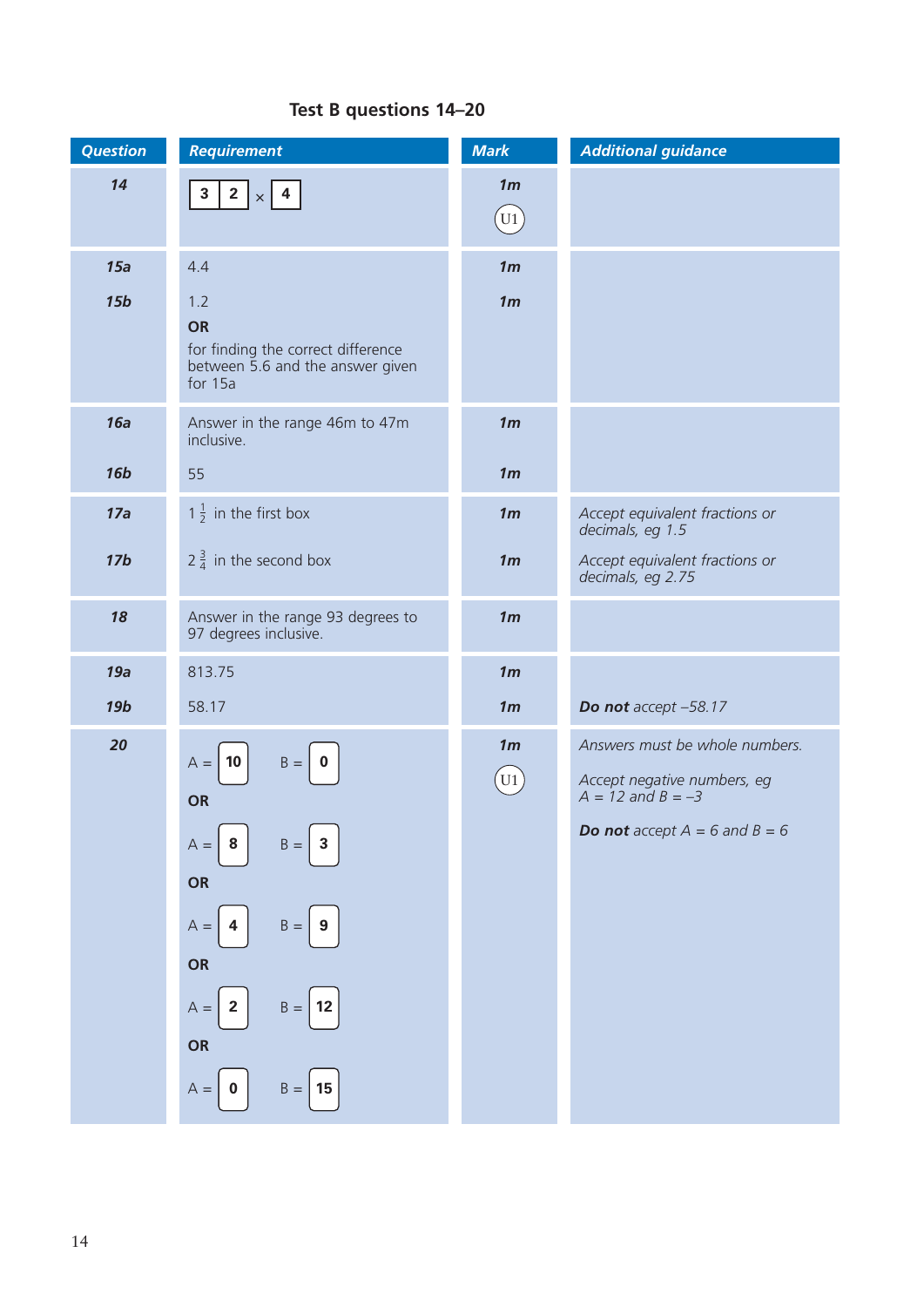## **Test B questions 21–24**

| <b>Question</b> | <b>Requirement</b>                                                                                                                                                                                                                                                             | <b>Mark</b>       | <b>Additional guidance</b>                                                                                                               |
|-----------------|--------------------------------------------------------------------------------------------------------------------------------------------------------------------------------------------------------------------------------------------------------------------------------|-------------------|------------------------------------------------------------------------------------------------------------------------------------------|
| 21              | 22                                                                                                                                                                                                                                                                             | 1 <sub>m</sub>    |                                                                                                                                          |
| 22              | Award TWO marks for the correct<br>answer of 12<br>If the answer is incorrect, award ONE<br>mark for evidence of appropriate<br>method, eg<br>$7.2 \div 3 \times 5$                                                                                                            | Up to<br>2m<br>U1 | Answer need not be obtained for the<br>award of <b>ONE</b> mark.<br>Accept for ONE mark 1.2 OR 120 as<br>evidence of appropriate method. |
| 23              | Award TWO marks for the correct<br>answer of 2051<br>If the answer is incorrect, award ONE<br>mark for evidence of appropriate<br>method, eg<br>$(4099 + 3) \div 2$<br><b>OR</b><br>continuation of sequence, eg<br>259, 515, 1027, wrong number                               | Up to<br>2m       | Answer need not be obtained for the<br>award of <b>ONE</b> mark.                                                                         |
| 24              | Award TWO marks for the correct<br>answer of 2.4<br>If the answer is incorrect, award ONE<br>mark for evidence of appropriate<br>method, eg<br>$6 \times 8 = 48$ (48g fibre in one loaf)<br>$48 \div 20$<br><b>OR</b><br>$800 \div 20 = 40$ (one slice weighs 40g)<br>6% of 40 | Up to<br>2m       | Answer need not be obtained for the<br>award of <b>ONE</b> mark.                                                                         |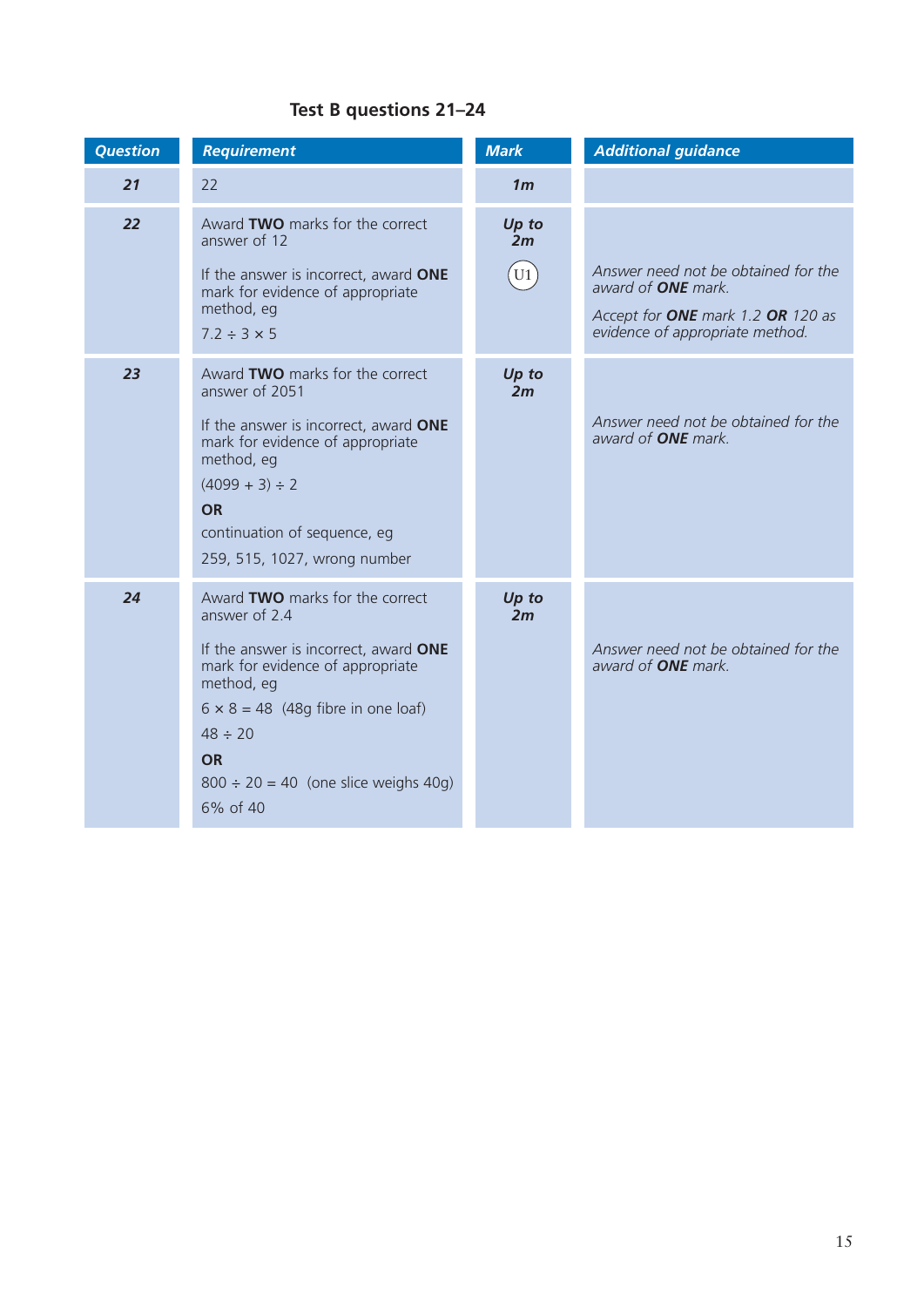## **Mark scheme for the mental mathematics test**

#### **Applying the mark scheme**

Please note that children will not be penalised if they record any information given in the question or show their working. Ignore any annotation, even if in the answer space, and mark only the answer. Accept an unambiguous answer written in the stimulus box, or elsewhere on the page.

Full mark scheme information is given on page 18. In addition, a 'quick reference' mark scheme is provided on page 17. This is presented in a similar format to the children's answer sheet.

#### **General guidance**

The general guidance for marking the written tests also applies to marking the mental mathematics test. In addition, the following principles apply.

- 1. Unless stated otherwise in the mark scheme, accept answers written in words, or a combination of words and figures.
- 2. Where units are specified, they are given on the answer sheet. Children are not penalised for writing in the units again.
- 3. Where answers are required to be ringed, do not accept if more than one answer is ringed, unless it is clear which is the child's intended answer. Accept also any other way of indicating the correct answer, eg underlining.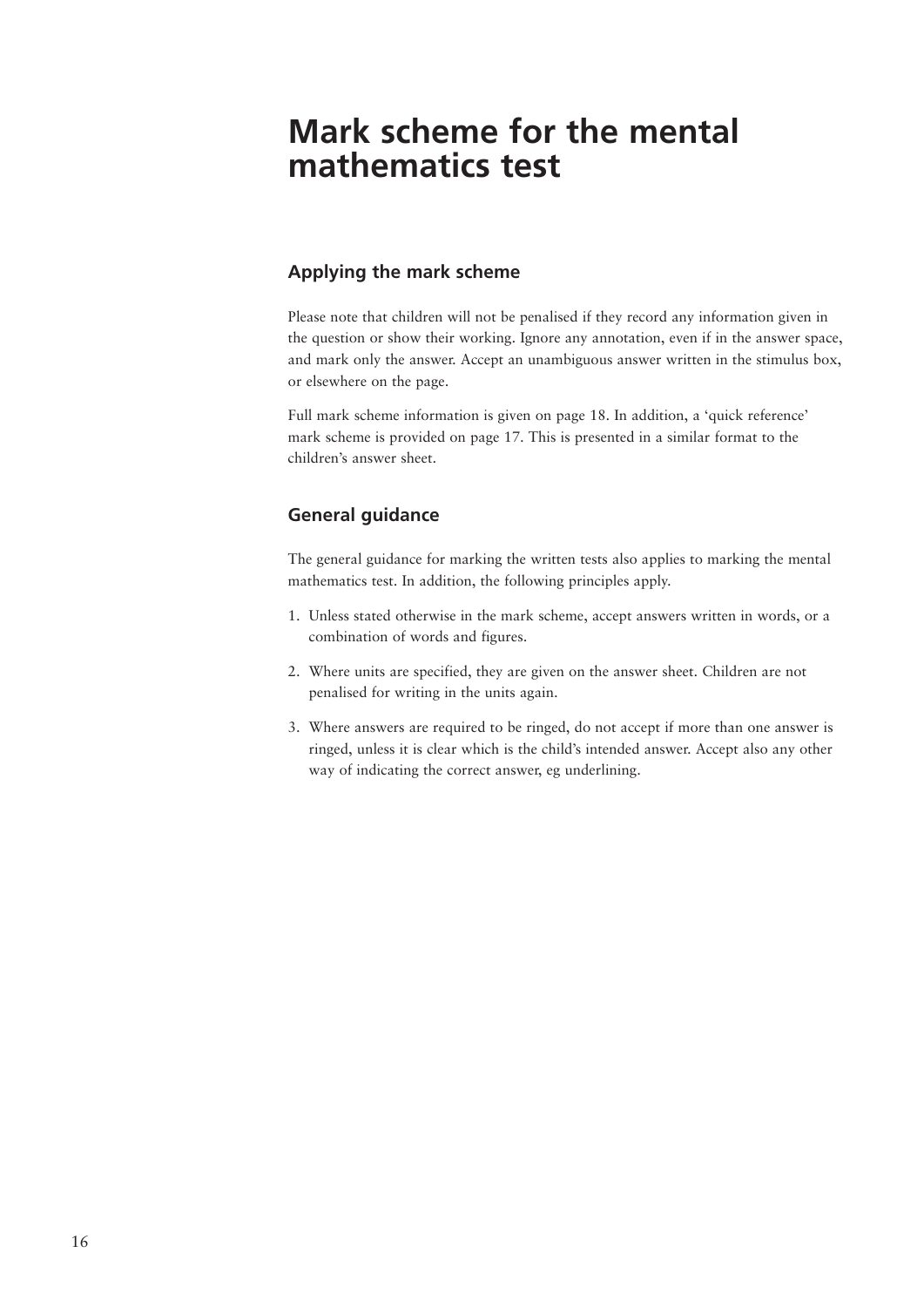# **Mental mathematics 2004 quick reference mark scheme**

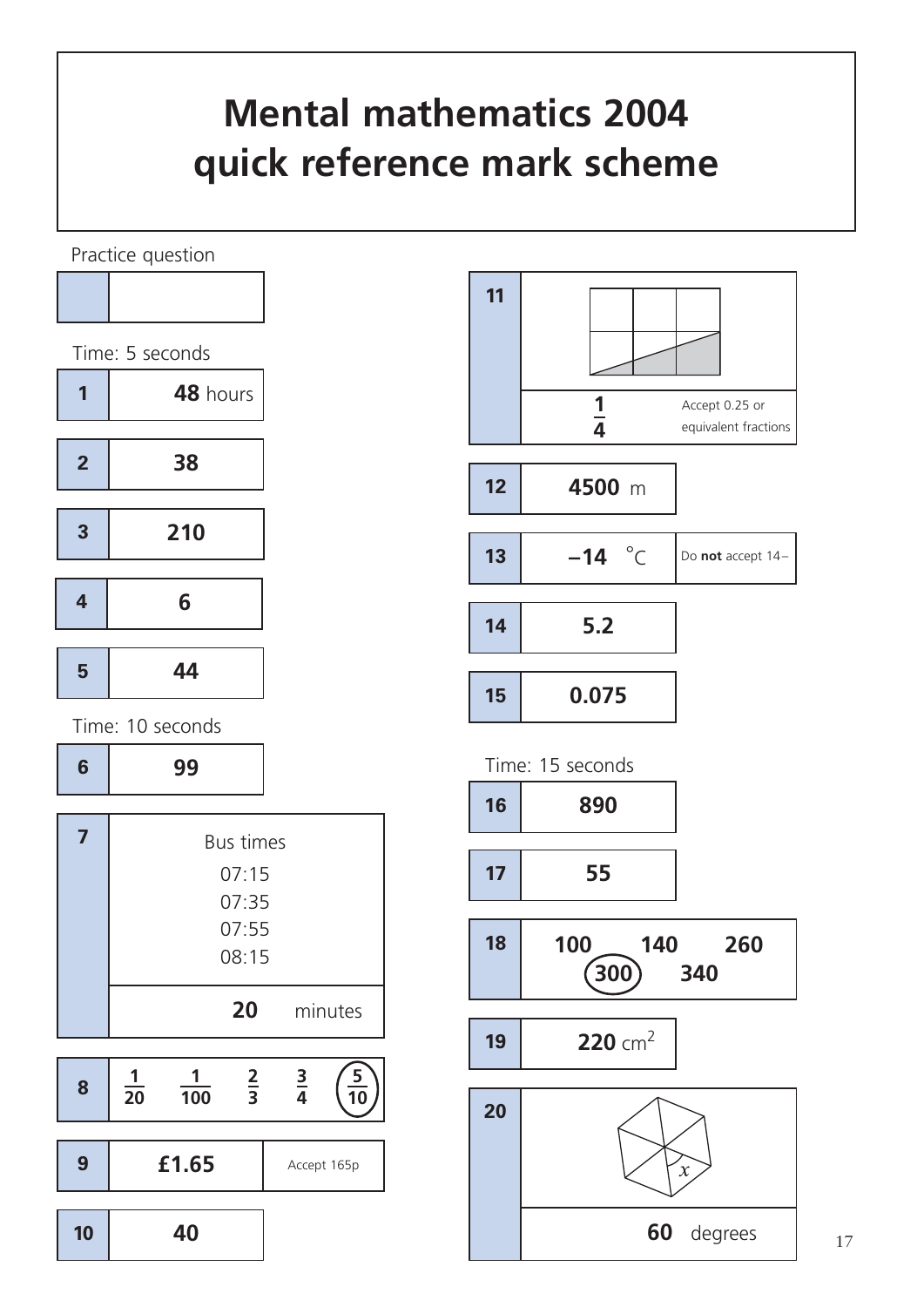## **Mental mathematics questions 1–20**

| <b>Question</b>         | <b>Requirement</b>                                                                              | <b>Mark</b>    | <b>Additional guidance</b>                                                                      |
|-------------------------|-------------------------------------------------------------------------------------------------|----------------|-------------------------------------------------------------------------------------------------|
| $\boldsymbol{1}$        | 48 hours                                                                                        | 1 <sub>m</sub> |                                                                                                 |
| $\overline{2}$          | 38                                                                                              | 1 <sub>m</sub> |                                                                                                 |
| $\overline{\mathbf{3}}$ | 210                                                                                             | 1 <sub>m</sub> |                                                                                                 |
| $\boldsymbol{4}$        | $\sqrt{6}$                                                                                      | 1 <sub>m</sub> |                                                                                                 |
| $5\phantom{.0}$         | 44                                                                                              | 1 <sub>m</sub> |                                                                                                 |
| $\boldsymbol{6}$        | 99                                                                                              | 1 <sub>m</sub> |                                                                                                 |
| $\overline{7}$          | 20 minutes                                                                                      | 1 <sub>m</sub> |                                                                                                 |
| $\pmb{8}$               | $\left(\frac{5}{10}\right)$<br>$\frac{3}{4}$<br>$\frac{1}{100}$ $\frac{2}{3}$<br>$\frac{1}{20}$ | 1 <sub>m</sub> | Accept any other way of indicating<br>the answer, eg underlining.                               |
|                         |                                                                                                 |                | Do not accept if more than one<br>answer is indicated unless the child's<br>intention is clear. |
| $\mathbf{9}$            | £1.65                                                                                           | 1 <sub>m</sub> |                                                                                                 |
| 10                      | 40                                                                                              | 1 <sub>m</sub> |                                                                                                 |
| 11                      | $\frac{1}{4}$                                                                                   | 1 <sub>m</sub> | Accept equivalent fractions.<br>Accept 0.25                                                     |
| 12                      | 4500m                                                                                           | 1 <sub>m</sub> |                                                                                                 |
| 13                      | $-14^{\circ}$ C                                                                                 | 1 <sub>m</sub> | Do not accept 14-                                                                               |
| 14                      | 5.2                                                                                             | 1 <sub>m</sub> |                                                                                                 |
| 15                      | 0.075                                                                                           | 1 <sub>m</sub> |                                                                                                 |
| 16                      | 890                                                                                             | 1 <sub>m</sub> |                                                                                                 |
| 17                      | 55                                                                                              | 1 <sub>m</sub> |                                                                                                 |
| 18                      | 100<br>140<br>260                                                                               | 1 <sub>m</sub> | Accept any other way of indicating<br>the answer, eg underlining.                               |
|                         | 340<br>300                                                                                      |                | Do not accept if more than one<br>answer is indicated unless the child's<br>intention is clear. |
| 19                      | 220 $cm2$                                                                                       | 1 <sub>m</sub> |                                                                                                 |
| 20                      | 60 degrees                                                                                      | 1 <sub>m</sub> |                                                                                                 |